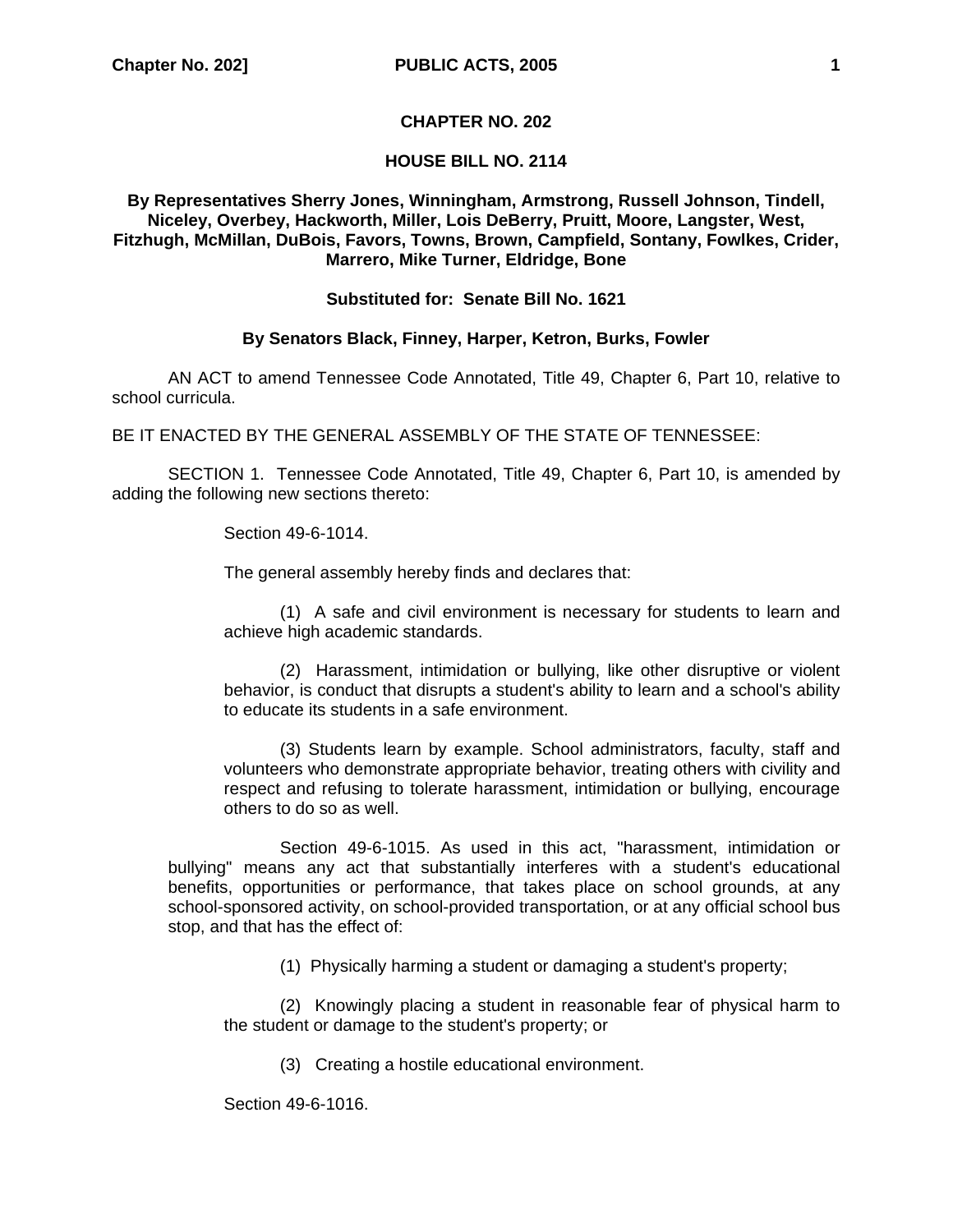(a) Each school district shall adopt a policy prohibiting harassment, intimidation or bullying. School districts are encouraged to develop the policy after consultation with parents and guardians, school employees, volunteers, students, administrators and community representatives.

(b) School districts are encouraged to include in such policies:

(1) A statement prohibiting harassment, intimidation or bullying;

(2) A definition of harassment, intimidation or bullying;

(3) A description of the type of behavior expected from each student;

(4) A statement of the consequences and appropriate remedial action for a person who commits an act of harassment, intimidation or bullying;

(5) A procedure for reporting an act of harassment, intimidation or bullying, including a provision that permits a person to report an act of harassment, intimidation or bullying anonymously. Nothing in this section may be construed to permit formal disciplinary action solely on the basis of an anonymous report;

(6) A procedure for prompt investigation of a report of an act of harassment, intimidation or bullying;

(7) A statement of the manner in which a school district will respond after an act of harassment, intimidation or bullying is reported, investigated and confirmed;

(8) A statement of the consequences and appropriate remedial action for a person found to have committed an act of harassment, intimidation or bullying;

(9) A statement prohibiting reprisal or retaliation against any person who reports an act of harassment, intimidation or bullying and stating the consequences and appropriate remedial action for a person who engages in such reprisal or retaliation;

(10) A statement of the consequences and appropriate remedial action for a person found to have falsely accused another of having committed an act of harassment, intimidation or bullying as a means of reprisal or retaliation or as a means of harassment, intimidation or bullying;

(11) A statement of how the policy is to be publicized within the district, including a notice that the policy applies to behavior at school-sponsored activities; and

(12) The identification by job title of school officials responsible for ensuring that policy is implemented.